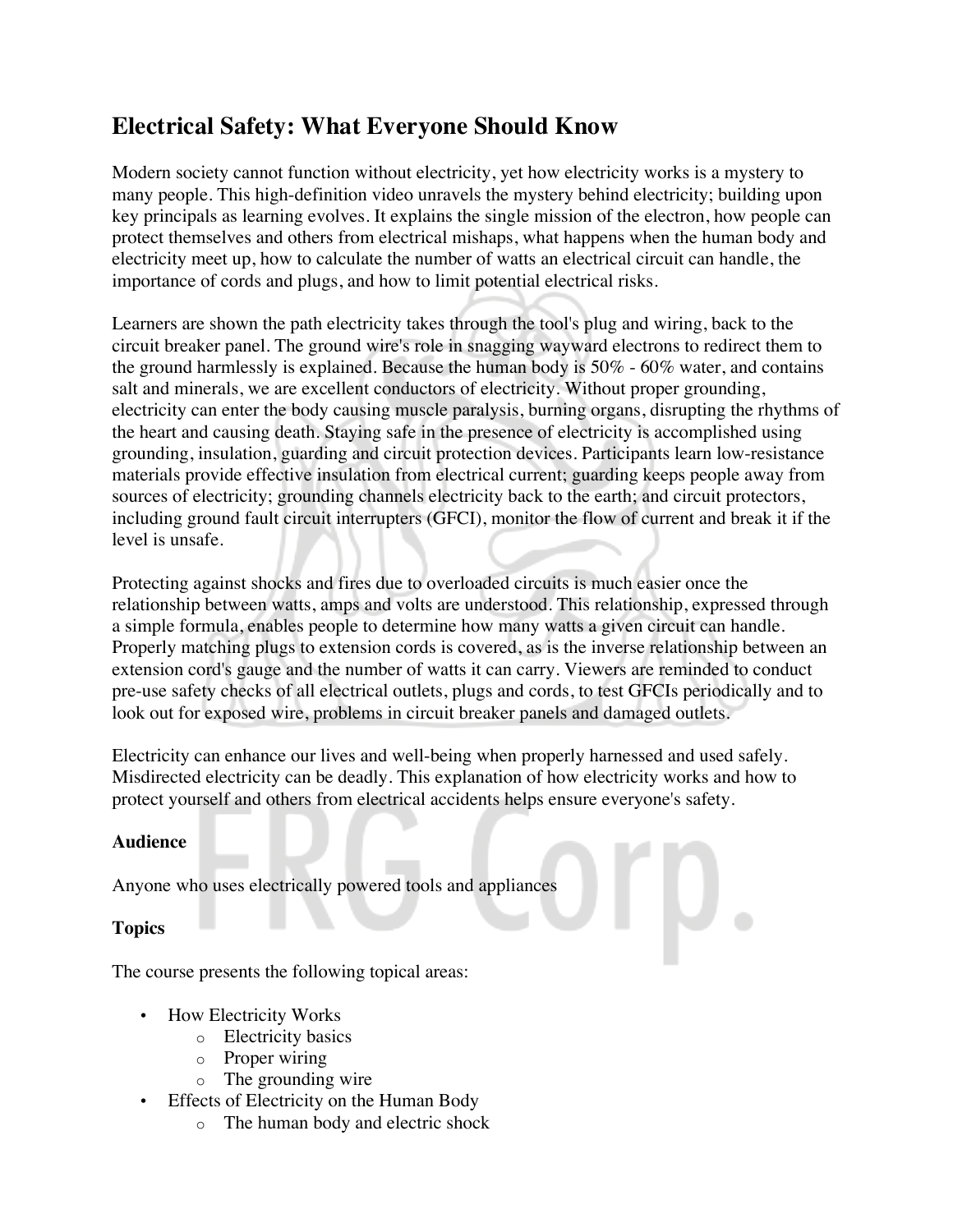- o Injuries
- Protection Devices
	- o Insulation
	- o Guarding
	- o Grounding
	- o Circuit protection devices
	- o Ground-fault
	- o Ground Fault Circuit Interrupters (GFCIs)
- Using Electricity Safely
	- o Circuits
	- o Calculating power usage
	- o Discovering why an outlet trips
- The Truth About Cords and Plugs
	- o Examining your cords and plugs
	- o Ground prongs
	- o Extension cords
	- o Polarized plugs
	- o Properly using cords and plugs
	- Other Potential Exposures
		- o Other exposures
		- o Stay clear of hazards

#### **Intended Learning Outcomes**

Upon successful completion of this course you will be better prepared to:

- Recognize proper electrical wiring.
	- o Explain how electricity flows in a properly wired device.
	- o Identify the path of electrical current.
	- o Explain the purpose of the ground wire.
	- o Identify hazards of a missing ground wire.
- Avoid coming in contact with an electrical current.
	- o Agree that the human body conducts electricity.
	- o Select injuries caused by electrical shock.
	- o Identify variables that affect bodily injuries when someone comes in contact with electrical current.
- Use protection devices to avoid electrical shock or injury.
	- o Select insulating materials.
	- o Select common circuit breaker functions.
	- o Agree that ground-fault is the most common form of electric shock.
	- o Select likely causes of ground-faults.
	- o Evaluate the accuracy of a GFCI's purpose statement.
	- o Choose areas where GFCIs are used.
	- o Recognize that GFCIs can wear out or stop working.